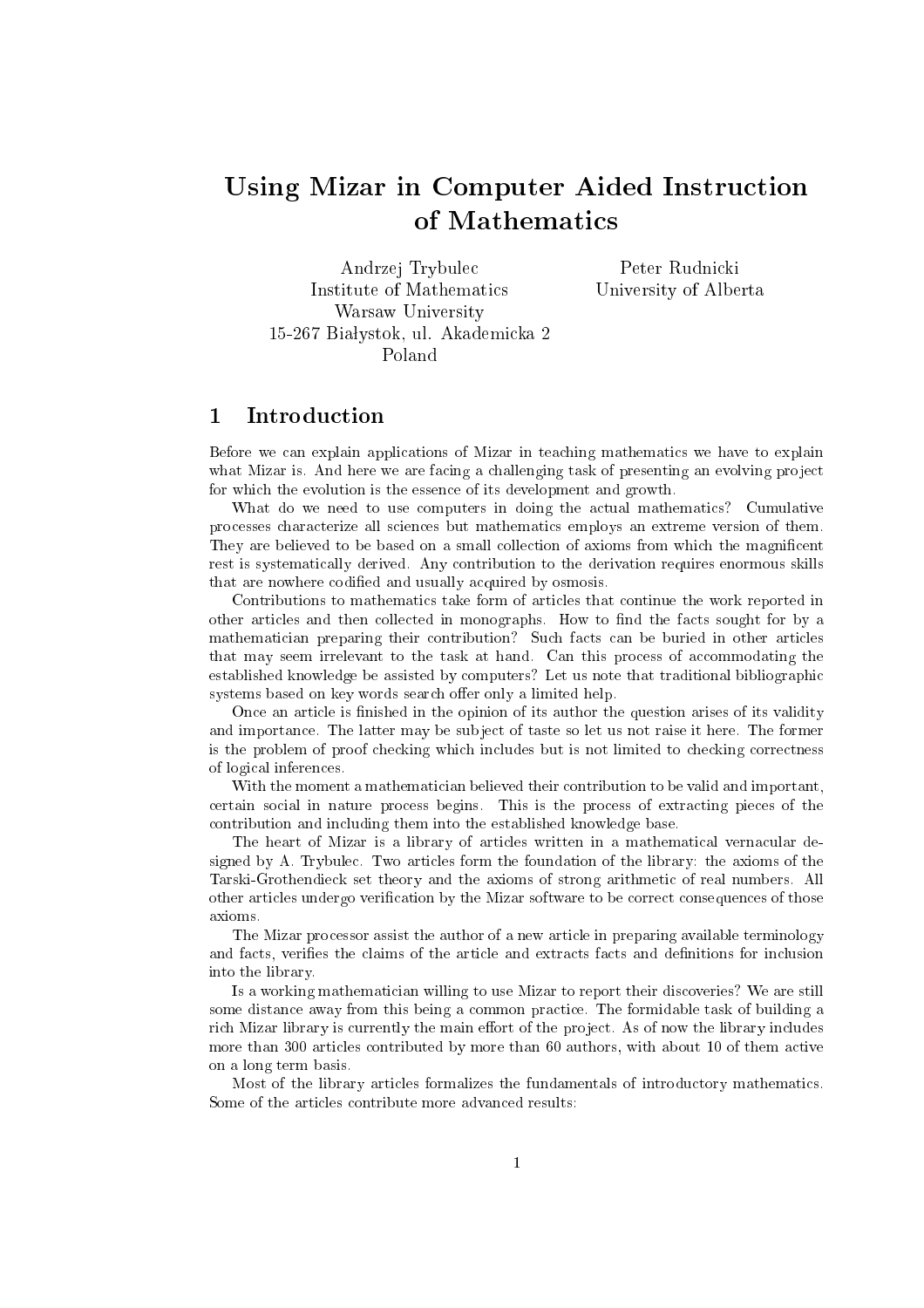- Stone theorem on representation of Boolean algebras,
- another Stone theorem on paracompactness of metrizable spaces,
- Hahn-Banach theorem,
- Banach-Tarski fixed point theorem,
- reflection lemma for ZF,
- Koenig's lemma,
- axiom of choice which in Tarski-Grothendieck set theory is just a theorem.

The development of the library is not tightly controlled, the contributors are free to pursue their interests. This policy resulted in some new mathematical results first reported in Mizar articles before announcing them to the community by more traditional means.

Some of the articles contribute results of applied mathematics, mostly by Japanese authors. They include mathematical models of random access machines, reasoning about programs for the machines, finite topologies as applied in pattern recognition, the theory of Petri nets.

One may consider the Mizar achievements as modest when one learns that the project started in 1973. The techniques and technology for maintaining the library date back to 1988 with the first article accepted to the library on January 6, 1989. This was the article on Boolean properties of sets.

Let us give some technical details of the Mizar system. Please note that we are not addressing here the creative aspects of mathematical work. Let us focus on routine efforts facing a mathematician reviewing a paper.



Similar activities of many mathematicians form a part of the social process of doing mathematics. What remains of a paper once there are no negative remarks? The facts stated in the paper are slowly extracted into monographs to be referred by many in the future. Time shows that only small piece of the entire paper survives.

The reality is probably much more complicated but in Mizar we try to mimic the above picture. To automate the accommodation process, we have to build a data base containing knowledge from the books and journals. For archival reasons we store entire papers but it is hard to work with this collection. The accommodations for new articles are build on top of data base which was automatically extracted from submitted articles. In comparison to the tools for accommodating articles and extracting reusable facts from them, the process of verifying a mathematical paper is relatively well dened. There were many attempts to automate the process of checking correctness of mathematical reasoning, and our is one among many.

The Mizar software is centered around three programs named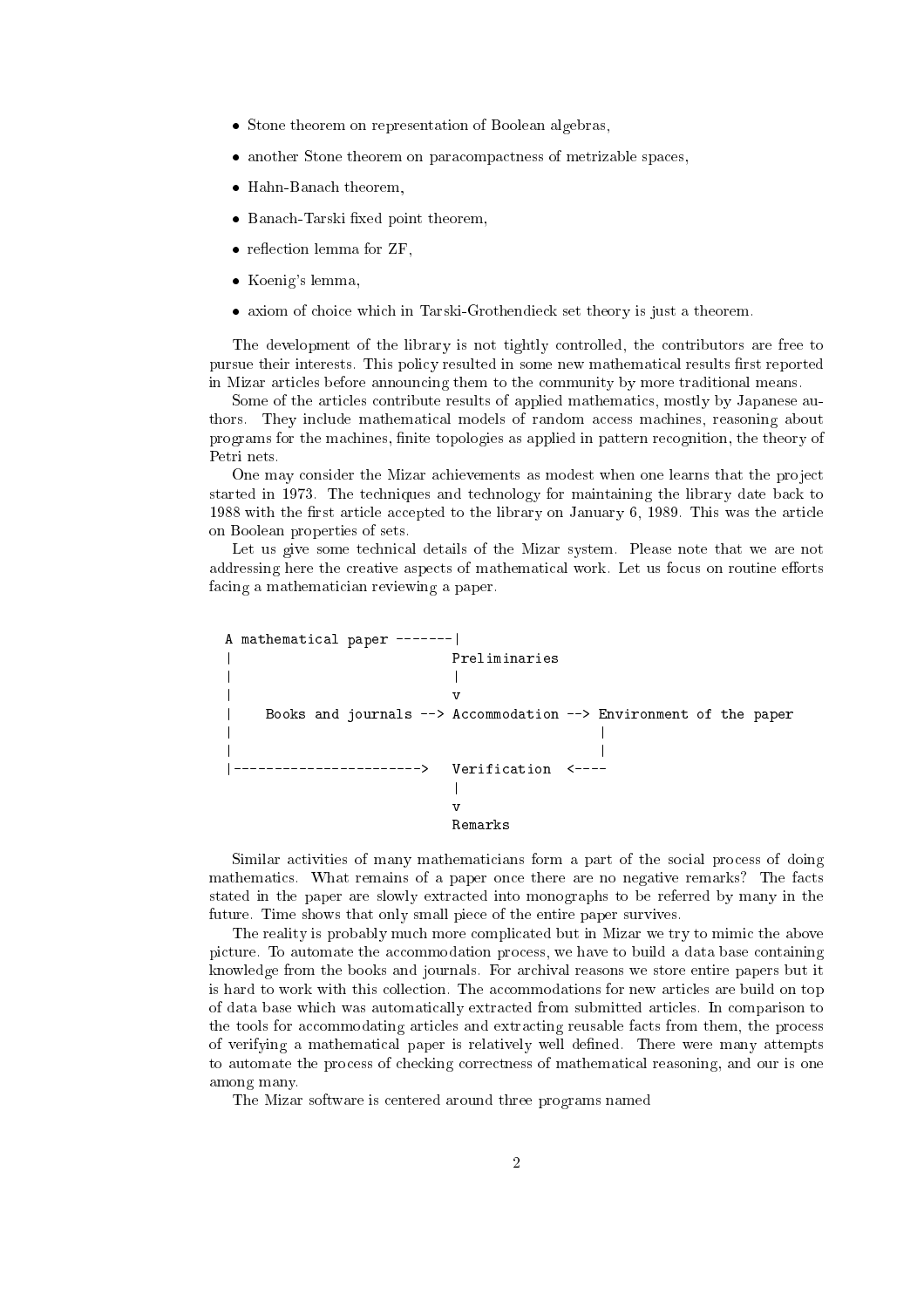- Accommodator (80 kB of code),
- Extractor  $(162 \text{ kB})$ ,
- Verifier  $(237 \text{ kB})$ ,

implemented in Turbo Pascal 6.0 under DOS. In addition there is a bunch of auxiliary software facilitating the navigation in the data base.

The mechanics of preparing a Mizar article is as follows:

- The source text is prepared using arbitrary ASCII editor and typically includes from  $500$  to  $5000$  lines.
- The text is run through the Accommodator. The directives from the Environment-Declaration guide the production of the local working environment, specific for the article. The environment is produced from the available data base and stored in a number of auxiliary files.
- Now the verifier is ready to start the checking. Typical running time varies from seconds to minutes. The output gives remarks on unaccepted fragments of the source text.

These three steps are repeated in a loop until no errors are flagged and the text author is satisfied with their achievement. The accommodator is called only after the environment directives have changed.

The finished article is now submitted to the Library Committee of Mizar Society for inclusion into Main Mizar Library. The submitted article is sub jected to a review and if needed the author must revise their paper. Accepted paper is now incorporated into the data base distributed to all the Mizar users. (Remark. There is a possibility of building private data bases.)

# 2 Anatomy of <sup>a</sup> Mizar article

A Mizar article consists of two parts:

- Environment-Declaration defining imports from the Mizar library
- Text-Proper containing the definitions and theorems that the article contributes to the library.

The Text-Proper is written in a standardized mathematical vernacular designed by A. Trybulec. Many a mathematician agree that they can follow a Mizar text with ordinary effort, even if they would not like to write a paper in such a demanding formalism. Any detailed discussion of the Mizar language is far beyond the scope of this presentation. To give you an impression of how a Mizar article looks, here is an example:

```
environ
vocabulary RELATION, FUNC REL;
signature TARSKI, RELAT<sub>1;</sub>
definitions RELAT<sub>1;</sub>
theorems RELAT<sub>1;</sub>
begin
   theorem for R, S, T being Relation holds R (S T) = (R S) T
proof
let R, S, T be Relation;
let x, y be Any;
```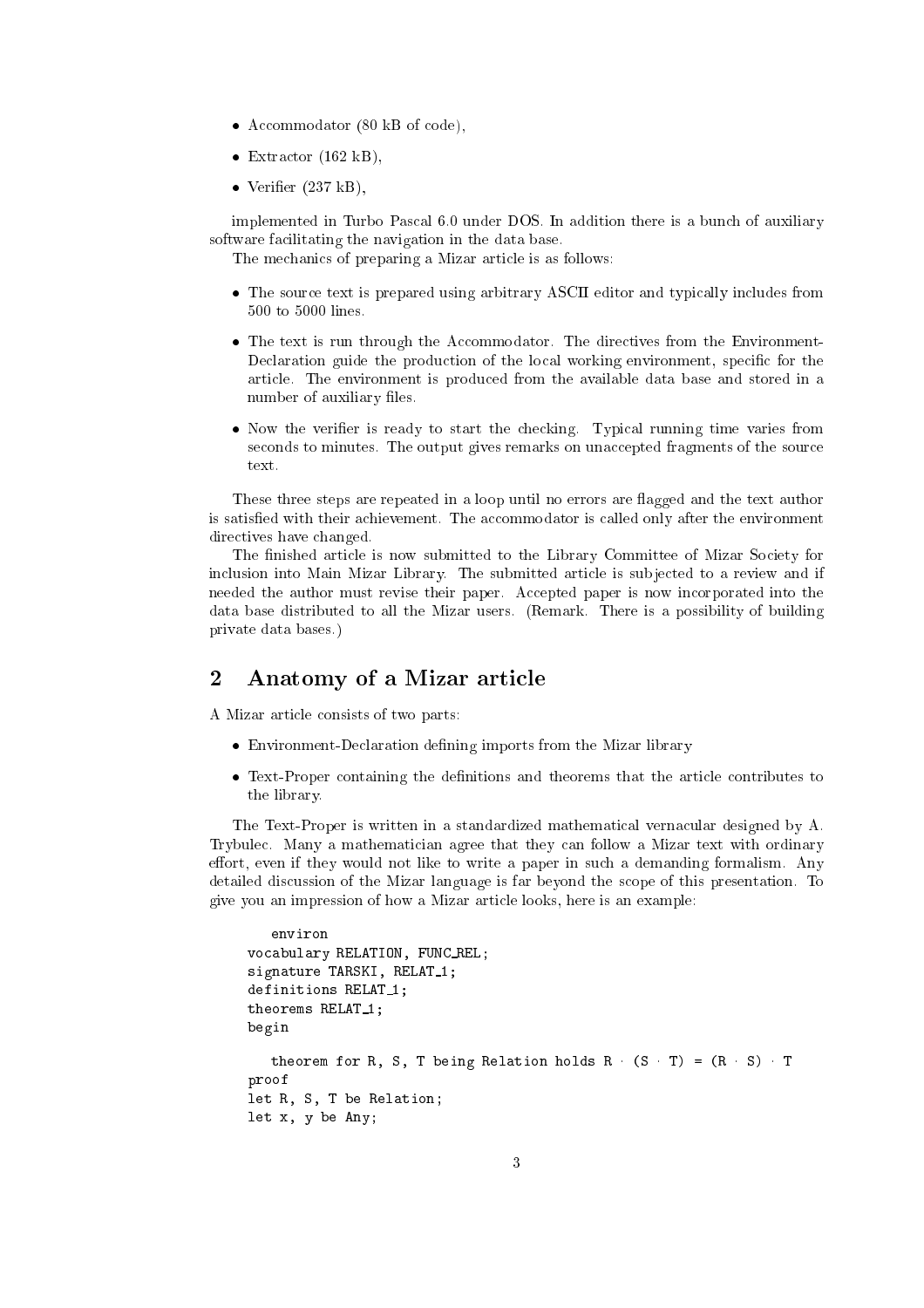```
hereby assume [x,y] \in R (S T); then
consider z1 being Any such that
A: [x, z1] \in R \& [z1, y] \in S T by RELAT 1:43;
consider z2 being Any such that
B: [z1, z2] \in S \& [z2, y] \in T by A, RELAT<sub>1:43;</sub>
C: [x, z2] \in R S by A, B, RELAT<sub>1:43;</sub>
hence [x, y] \in (R \ S) T by B, RELAT 1:43;
end;
assume [x, y] \in (R \ S) T; then
consider z1 being Any such that
A: [x, z1] \in R S & [z1, y] \in T by RELAT 1:43;
consider z2 being Any such that
B: [x, z2] \in R \& [z2, z1] \in S by A, RELAT<sub>1</sub>:43;
C: [z2, y] \in S T by A, B, RELAT<sub>1:43;</sub>
hence [x, y] \in R (S T) by B, RELAT<sub>1:43;</sub>
end;
```
We owe the reader some explanation. The directive vocabulary indicates that we need symbols from the mentioned vocabularies that are kept in the data base.

Each of the used library directives informs the accommodator which part of the listed articles is needed for our text.

- signature announces that we are using notation introduced elsewhere,
- definitions announce that structure of some proofs will reflect definitions introduced elsewhere (in our case it is the redefinition of equality for two relations),
- theorems indicate to the accommodator that we make references to theorems proved elsewhere

An interested reader may have a look at a different proof of the same fact.

```
theorem for R, S, T being Relation holds R (S - T) = (R - S) T
proof
let R, S, T be Relation;
now let x, y be Any;
hereby assume [x,y] \in R (S T); then
consider z1 being Any such that
A: [x, z1] \in R \& [z1, y] \in S T by RELAT<sub>1:43;</sub>
consider z2 being Any such that
B: [z1, z2] \in S \& [z2, y] \in T by A, RELAT<sub>1:43;</sub>
take z2;
thus [x, z2] \in R S & [z2, y] \in T by A, B, RELAT 1:43;
end;
given z1 being Any such that
A: [x, z1] \in R S \& [z1, y] \in T;
consider z2 being Any such that
B: [x, z2] \in R \& [z2, z1] \in S by A, RELAT<sub>1</sub>:43;
C: [z2, y] \in S T by A, B, RELAT<sub>1:43;</sub>
hence [x, y] \in R (S T) by B, RELAT<sub>1:43;</sub>
end:
end;
hence thesis by RELAT<sub>1:def</sub> 8;
end;
```
Getting acquainted with Mizar is a rather challenging task especially due to the lack of documentation. The new Mizar users get the needed skills while spending a couple of weeks with someone from the Mizar team and writing an article.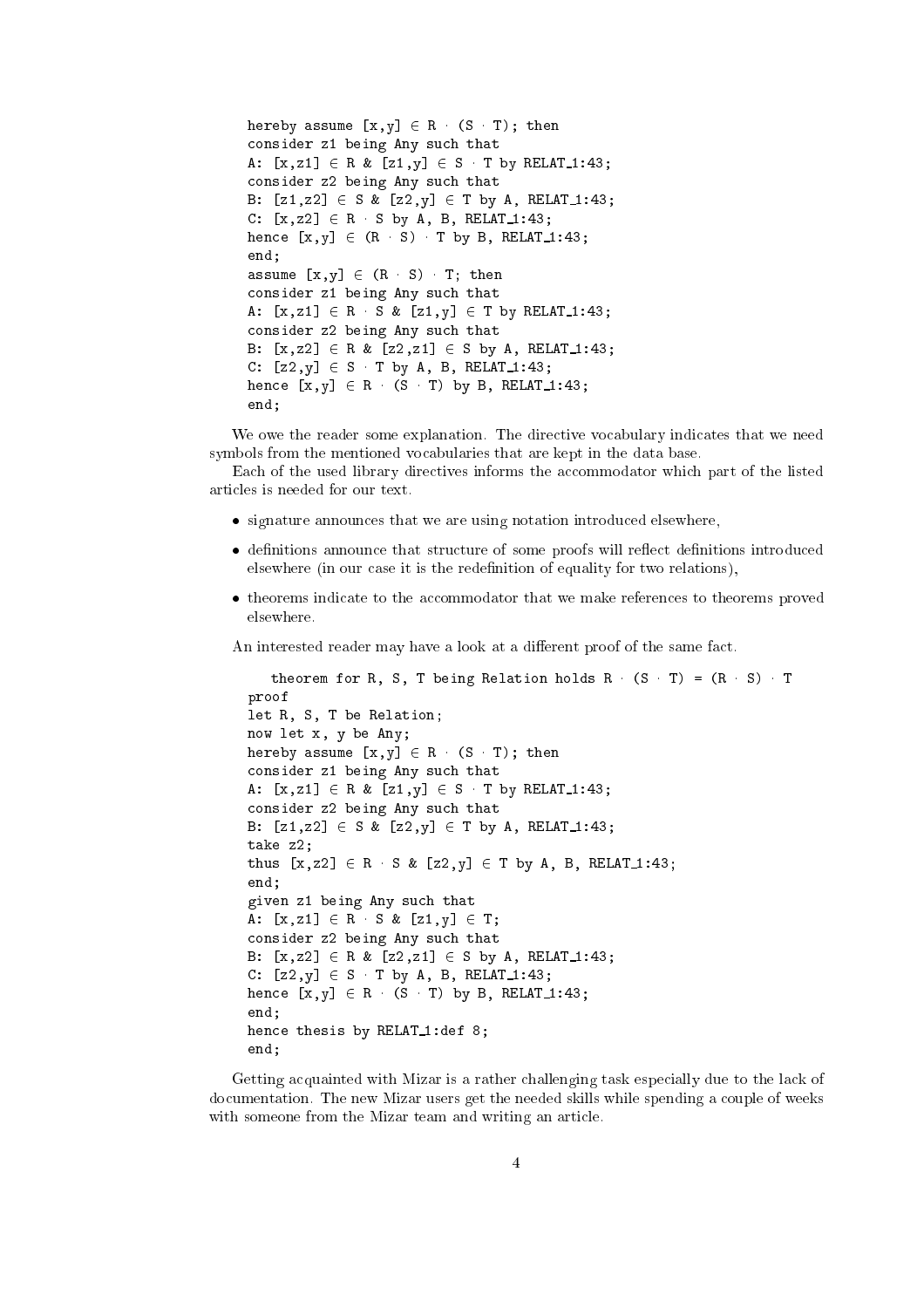# 3 Experience with Mizar MSE

In 1982, a small subset of the system was defined to facilitate the process of presenting Mizar to interested parties. Mizar MSE, as it was called, found application in introductory logic teaching at many sites. Articles in Mizar MSE are self contained and the environment part instead of pointers to the data base, contains the needed axioms and theorems without their justication. The language of Mizar MSE covers natural deduction in Jaskowski style. The syntax of atomic formulae is very restricted and terms may take only a form of a variable. The system employs many sorted logic with equality as the only interpreted predicate.

Despite its apparent simplicity, Mizar MSE proved adequate for practicing basic reasoning techniques of the full Mizar and for many users smoothed the process of becoming Mizar experts.

In Mizar MSE based logic courses the stress was on mastering student skills in structuring proofs. At the University of Alberta, Edmonton, Canada such a course has been run for last 6 years at the Department of Computing Science with the enrollment of 300 students each year. Two parts form the course: one is on rigorous reasoning about small programs written in Dijkstra style and the second is devoted to the practice of reading and writing proofs in Mizar MSE. Some part of using MSE deals with manipulating uninterpreted formulae but most of the assignments which consist of doing some 50 proofs cover logic puzzles in the style of Smullyan, and then Boolean properties of sets and binary relations. The checker of Mizar MSE works on the same principles as the verifier of the full Mizar, albeit it is much simpler. Despite that, one of the perceived obstacles in using MSE is the strength of the proof checker. Many inferences obvious to checker are beyond the grasp of beginners. It is planned to implement a version of the checker which will require the specication of rules of inference used at a step. The benefits of using Mizar MSE in this course can be summarized as follows:

- $\bullet$  for many students it is the first time they see a proof in all the detail,
- students start believing that even larger proofs can be understood if one realizes their structure,
- there are substantial savings on the assignment marking effort as the most tedious work is done by the machine,
- the teaching assistants are more frequently consulted on the idea of how to do a proof and not on the details of syntax,
- students build their self confidence as they know whether their assignment is correct before submitting it,
- the instructors of some senior courses (analysis of algorithms, articial intelligence) appreciate students habits of first seeing the structure of the proof before going into details,
- as an unexpected side effect of the course, we heard students' claims that practice with rigorous reasoning helps them in structuring their writings in English.

Mizar MSE software is in public domain and nobody tracks where and how it is used. The universities where Mizar MSE was or is used for instruction include: Gent Rijks Universiteit, Belgium, Sofia University, Bulgaria, Science University of Tokyo, Japan, Universidad Politecnica de Madrid, Spain, Nantes University, France, Washington University in St. Louis, USA, University of Connecticut in Storrs, USA, Lodz University and Warsaw University in Poland.